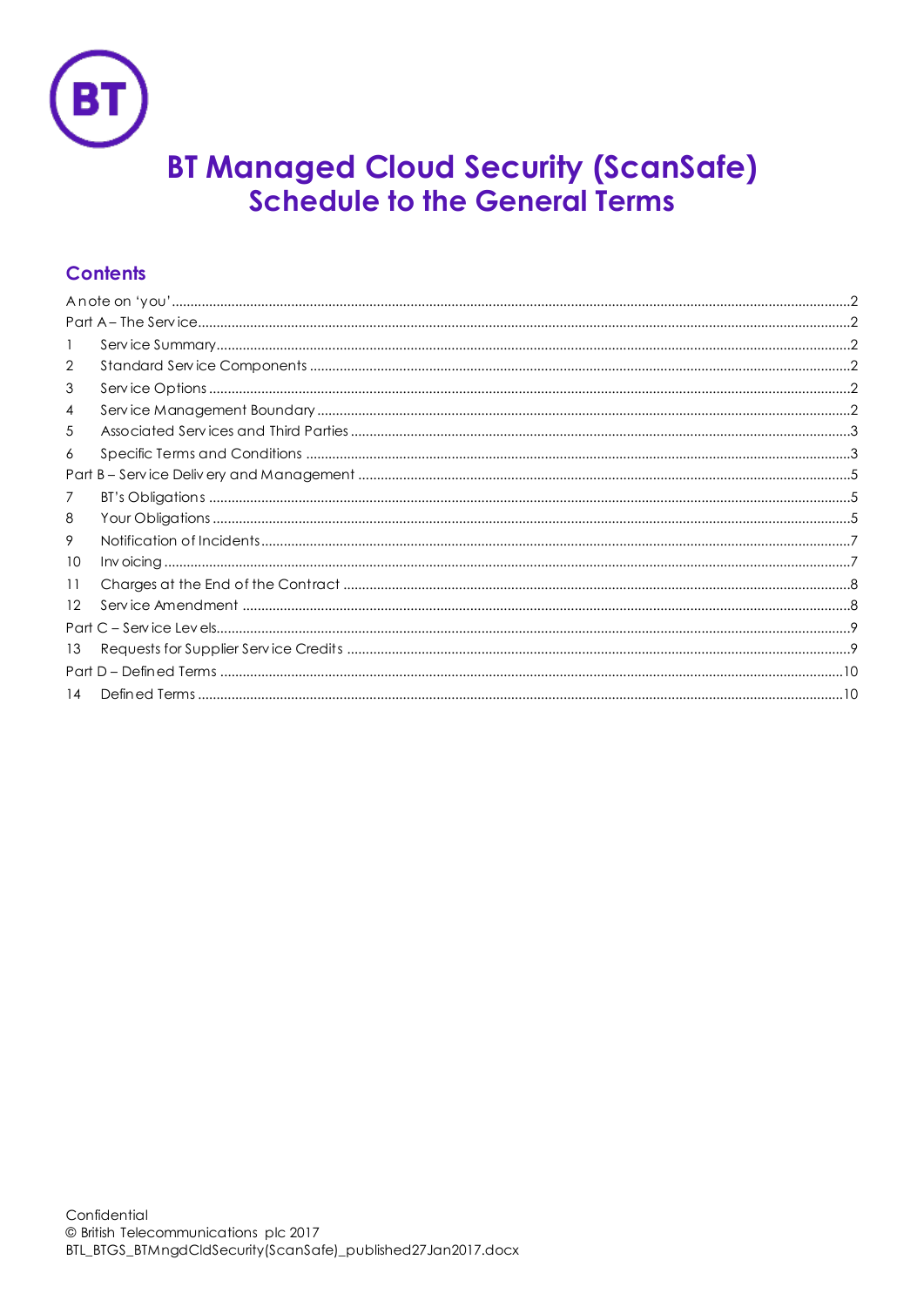

#### <span id="page-1-0"></span>**A note on 'you'**

'You' and 'your' mean the Customer.

Phrases that refer to 'either', 'neither', 'each of us', 'both of us' or 'we both' mean one or both Parties, whichev er makes sense in the context of the sentence.

## <span id="page-1-1"></span>**Part A – The Service**

#### <span id="page-1-2"></span>**1 Service Summary**

BT will work with the Supplier to prov ide you with the BT Managed Cloud Security (ScanSafe) Serv ice. The Serv ice prov ides you with a right to access and use software enabling you to protect your Users from Internet-borne web threats. The Serv ice is comprised of:

- 1.1 all of the Standard Serv ice Components set out in Paragraph [2](#page-1-3) as set out in any applicable Order; and
- 1.2 any of the Serv ice Options set out in Paragraph [3](#page-1-4) that are selected by you as set out in any applicable Order, (the "**Service**").

### <span id="page-1-3"></span>**2 Standard Service Components**

BT will prov ide you with all the following standard serv ice components in accordance with the details set out in any applicable Order ("**Standard Service Components**"):

- 2.1 **Service Software**: BT will prov ide you with a non-exclusiv e, non-transferable, non-assignable right to access and use the Serv ice Software for the number of purchased Users; and
- <span id="page-1-6"></span>2.2 **Customer Portal**: BT will prov ide to you a non-exclusiv e, non-transferable, non-assignable right to access and use the Supplier's web-based User interface ("**Customer Portal**"), which allows your administrators to:
	- 2.2.1 review statistics of all malware stopped and other web content blocked;
	- 2.2.2 create access restrictions and apply these to specific Users or groups;
	- 2.2.3 customise browser alert pages seen by Users when web-access to a particular site or file is denied;
	- 2.2.4 update administration details for real-time email alerts; and
	- 2.2.5 configure and schedule automated system auditing and reporting.

#### <span id="page-1-4"></span>**3 Service Options**

BT will prov ide to you any of the following options that are set out in any applicable Order ("**Service Options**") and in accordance with the details set out in that Order:

- <span id="page-1-7"></span>3.1 **Web Malware Scanning** ("**MS**"): a configurable security platform that detects malware threats.
- 3.2 **Web Filtering**: a configurable security feature that filters web pages and attachments using URL categorisation and content analysis.
- 3.3 **Advanced Malware Protection**: a technology for performing file analysis to detect malware threats and which augments the anti-malware detection and blocking capabilities offered by MS.
- 3.4 **Cognitive Threat Analytics**: a technology for performing behav ioural analysis of web logs generated by the Serv ice to identify anomalous traffic that indicates possible malware infections, malicious activ ity, or policy v iolations on your network and generates reports for you on the Customer Portal.
- 3.5 **Cisco AnyConnect (Secure Mobility)** ("**AnyConnect**"): software to allow Users to connect to the Serv ice using their PC or laptop, from a remote location outside your internal network.
- 3.6 **Log Extraction**: a function that allows you to quickly and securely access web usage data for analysis with a compatible application programming interface.
- 3.7 **Data Retention**: an optional extension of an additional one, two or fiv e years to the standard data retention serv ice. The standard data retention serv ice retains blocked web requests for one year and allowed traffic data for 45 calendar days.
- <span id="page-1-8"></span>3.8 **Professional Services** ("**Professional Services**"): professional serv ices prov ided by BT, as part of which BT will:
	- (a) rev iew your requirements and adv ise on suitability of hardware/software and ov erall solution approach;
		- (b) configure any of your BT managed dev ices that are required for connection with the Serv ice; and
		- (c) prov ide any additional consultancy serv ices where needed and where agreed w ith you, including assistance with initial policy creation.

#### <span id="page-1-5"></span>**4 Service Management Boundary**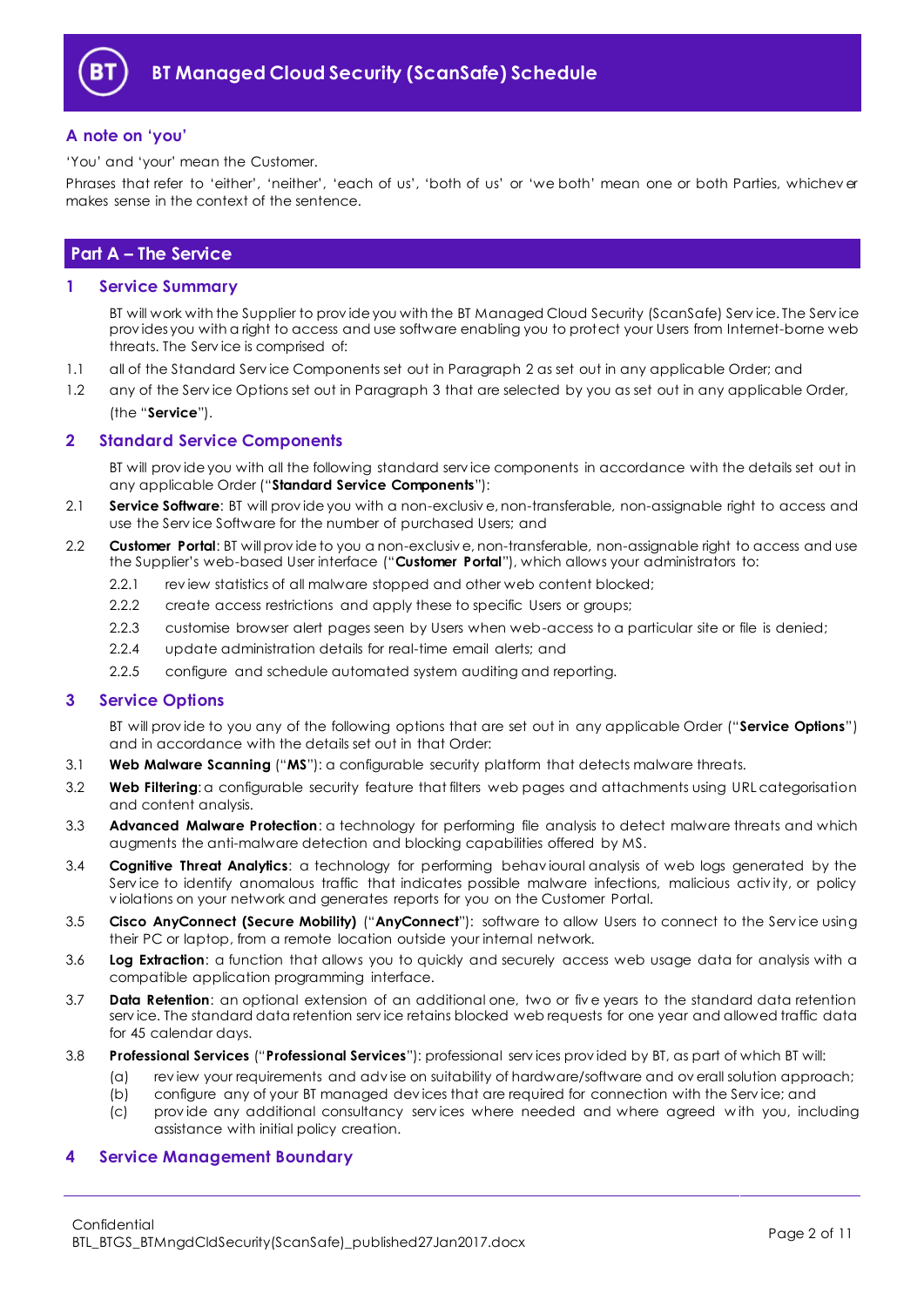

- <span id="page-2-4"></span>4.1 BT will prov ide and manage the Serv ice as set out in Parts B and C of this Schedule and as set out in the Order from the point where you present traffic to, or receiv e traffic from, any infrastructure owned or controlled by the Supplier or BT ("**Service Management Boundary**").
- 4.2 BT will have no responsibility for the Service outside the Service Management Boundary.
- 4.3 BT does not guarantee that the Serv ice will detect or block all malicious threats.
- 4.4 BT does not make any representations, whether express or implied, about the interoperability between the Serv ice and any Customer Equipment.

#### <span id="page-2-0"></span>**5 Associated Services and Third Parties**

- 5.1 You will prov ide and maintain an Internet connection at the Site(s) at all times for use with the Serv ice, including prov iding and maintaining any Customer Equipment necessary for such connection. You will pay all charges related to prov ision, maintenance and use of such Internet connections and report any incidents on the Internet connections directly to the supplier of the Internet connection.
- 5.2 If you require a Connector, you will enter into a separate agreement with the Supplier
- 5.3 If BT or the Supplier prov ides to you any serv ice(s) other than the Serv ice (including, but not limited to any Connector prov ided by the Supplier), this Schedule will not apply to those serv ice(s) and those serv ice(s) will be gov erned by their separate terms and conditions.

#### <span id="page-2-1"></span>**6 Specific Terms and Conditions**

#### 6.1 **Service Start Date**

The Serv ice Start Date is the date that BT notifies you that the Serv ice has been enabled in accordance with Paragraph [7.2.3.](#page-4-3)

#### 6.2 **Minimum Period of Service**

- 6.2.1 Unless one of us giv es at least 30 days' written Notice to the other of an intention to terminate the Serv ice, at the end of the Minimum Period of Serv ice, BT will continue to prov ide the Serv ice and both of us will perform each of our obligations in accordance with the Contract.
- 6.2.2 If one of us giv es at least 30 days' written Notice to the other of an intention to terminate the Serv ice at the end of the Minimum Period of Serv ice, BT will cease deliv ering the Serv ice at 23.59 on the last day of the Minimum Period of Serv ice.

#### 6.3 **Termination**

6.3.1 Clause 17 of the General Terms is amended so that either of us may terminate the Serv ice by prov iding at least 30 days' prior written notice to the other.

#### 6.4 **Professional Services specific terms**

- 6.4.1 BT will use commercially reasonable endeav ours to meet any estimated timescales for Professional Serv ices. Any such estimates are targets only and are dependent upon the accuracy and completeness of the information supplied to BT by you and any third parties, the degree of assistance giv en by you and how any results of the Professional Serv ices are to be used.
- 6.4.2 You will prov ide or make av ailable to BT Customer Equipment and Customer Systems, where necessary for use in performance of the Professional Serv ices.
- <span id="page-2-3"></span>6.4.3 BT will perform the Professional Serv ices using personnel that BT considers to be suitably qualified ("**BT Personnel**") and may at any time v ary the BT Personnel used by giving you reasonable notice.
- 6.4.4 The BT Personnel engaged in the performance of the Professional Serv ices will at all times remain under the direction and control of BT and BT's conditions of employment will continue to apply to the BT Personnel.
- 6.4.5 Nothing in this Contract will prev ent BT from assigning BT Personnel to prov ide similar serv ices for third parties or in any way restrict BT's use of the BT Personnel. This does not affect BT's obligation to keep Confidential Information confidential in accordance with Clause 13 of the General Terms.
- <span id="page-2-2"></span>6.4.6 You will not employ or engage as an independent consultant or offer any employment or engagement to any of the BT Personnel, without BT's prior written agreement during the term of this Contract and for twelv e months after its termination.
- 6.4.7 If you breach the terms set out in Paragraph [6.4.6,](#page-2-2) then BT may charge you a fee equiv alent to one hundred days' work at the relev ant BT Personnel's then current full daily fee rate. This will not apply where the BT Personnel successfully applies for a generally adv ertised position at your company, which is demonstrably not intended to circumv ent the non-solicitation restriction set out in Paragraph [6.4.6.](#page-2-2)
- 6.4.8 BT will not be responsible for the way in which you use the deliv erables or any other output from the Professional Serv ices.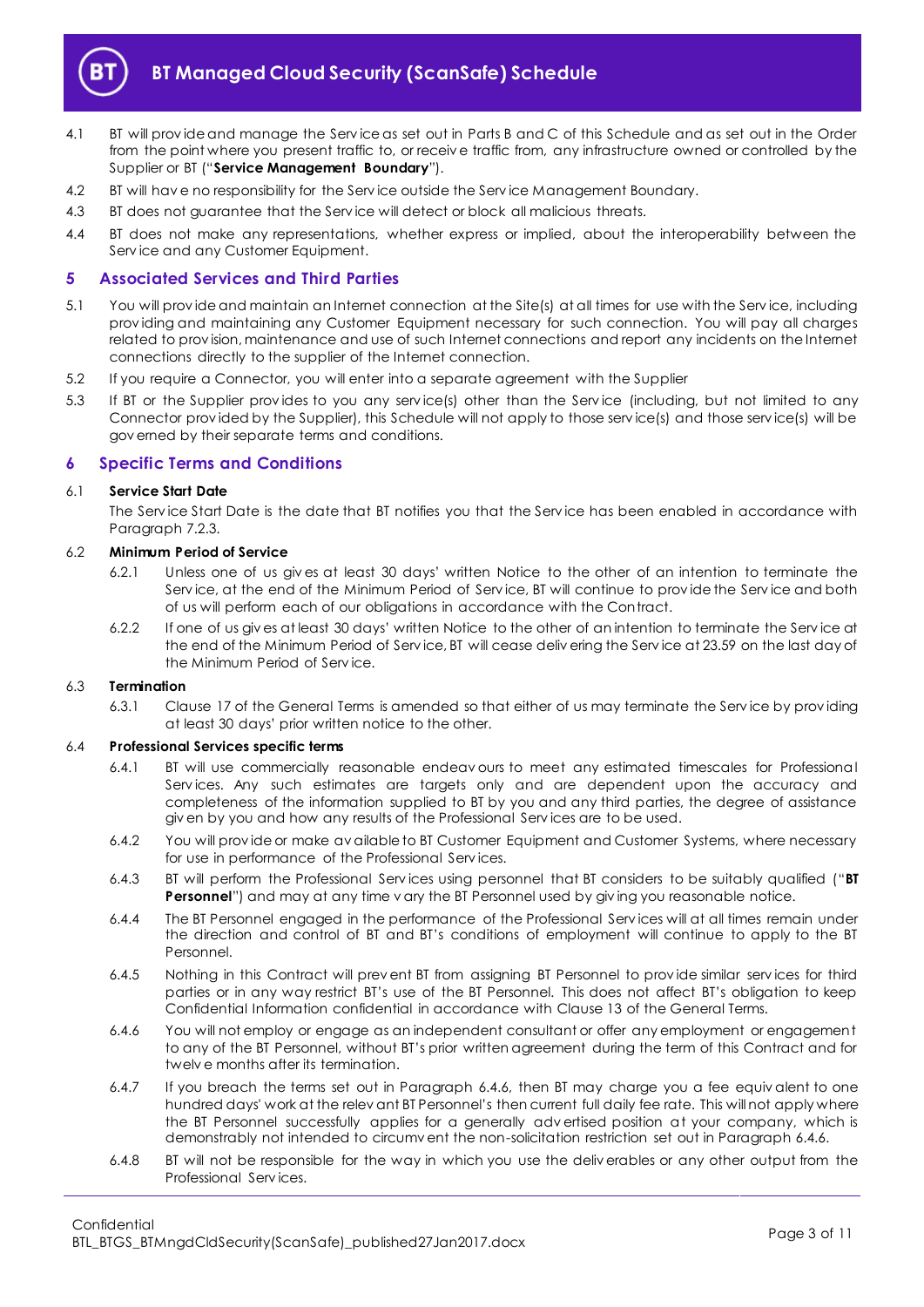

#### <span id="page-3-0"></span>6.5 **Service Description**

- 6.5.1 The Serv ice can only be prov ided by BT if you comply with and observ e the terms set out in the applicable Supplier serv ice description in the form set out at [http://www.cisco.com/web/about/doing\\_business/legal/serv ice\\_descriptions/docs/Cisco\\_Cloud\\_We](http://www.cisco.com/web/about/doing_business/legal/service_descriptions/docs/Cisco_Cloud_Web_Security_Service_Description.pdf) b\_Security\_Service\_Description.pdf, as may be amended or supplemented from time to time by the Supplier ("**Supplier Service Description**"). You will enter into, comply with and observ e the terms of the Supplier Serv ice Description and any other relev ant end user licence agreements for the use of the Software accessible through the Serv ice.
- 6.5.2 You acknowledge that you enter into the Supplier Serv ice Description and any other relev ant end user licence agreements for the use of the Software accessible through the Serv ice for your own benefit and that the rights, acknowledgements, undertakings, warranties and indemnities granted under the Supplier Serv ice Description and any other relev ant end user licence agreements are between you and the Supplier.
- 6.5.3 Any loss or damage suffered by you or the Supplier under the Supplier Serv ice Description will be enforceable only between you and the Supplier, and w ill not be enforceable against BT.
- 6.5.4 BT is not responsible for any faults with the Serv ice Software and you will make any claims relating to the Serv ice Software directly with the Supplier in accordance with the Supplier Serv ice Description.

#### 6.6 **Data Handling**

6.6.1 For the prov ision and management of the Serv ice by the Supplier, any processing of Customer Personal Data (as defined in the General Terms) will be subject to the Supplier Serv ice Description between you and the Supplier and the Supplier's priv acy policy set out at [http://www.cisco.com/web/siteassets/legal/priv acy\\_full.html,](http://www.cisco.com/web/siteassets/legal/privacy_full.html) as may be amended or supplemented from time to time by the Supplier. You agree that BT will not be liable for any claim arising out of or in connection with any failure by the Supplier to comply with the Supplier Serv ice Description or the Supplier's priv acy policy and any claims will be made directly by you with the Supplier.

#### 6.7 **Access to Emergency Services**

6.7.1 You acknowledge and agree that the Serv ice does not prov ide the ability for Users to call the emergency serv ices by dialling "**999**" or "**112**", nor does it prov ide caller location information.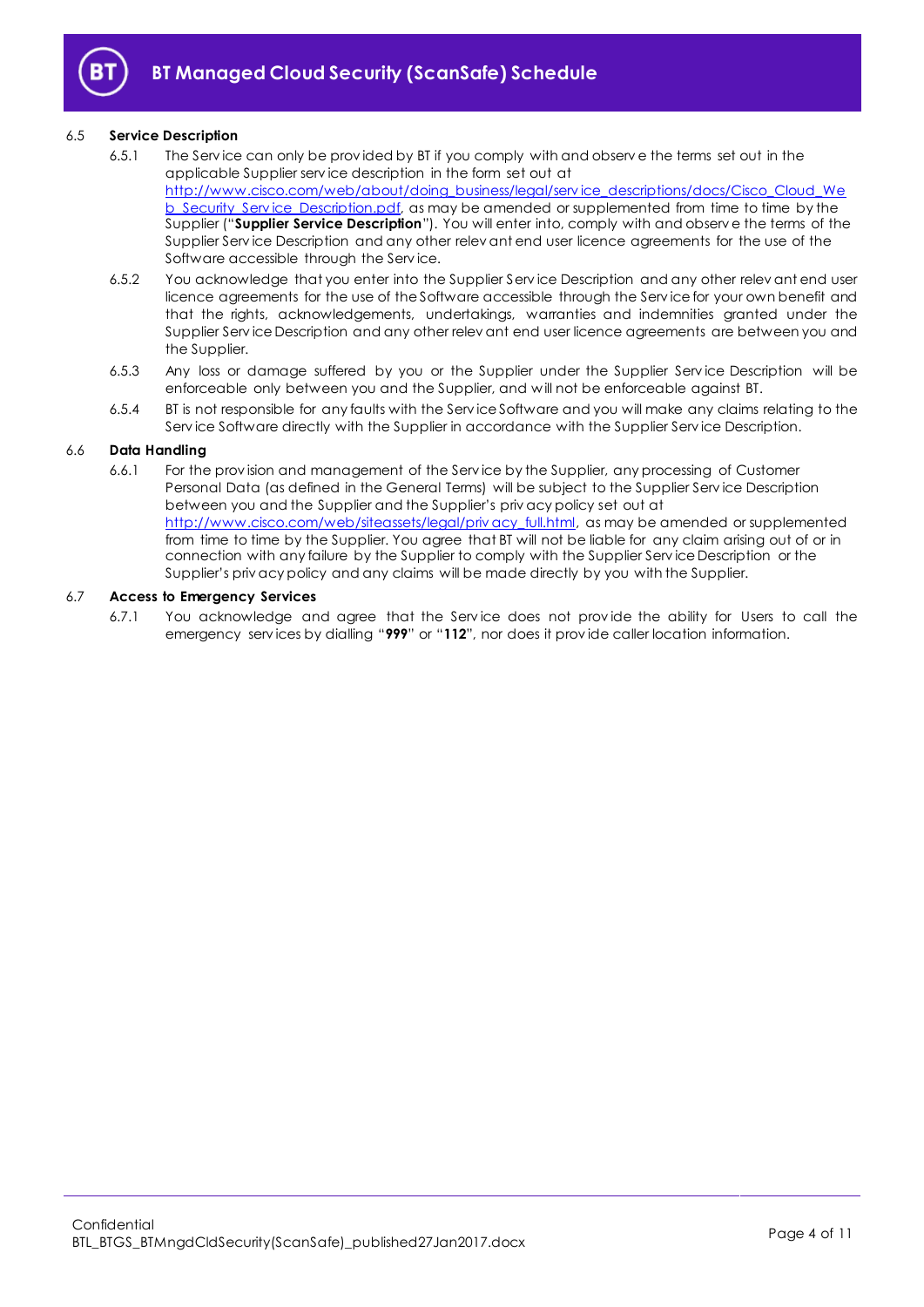

## <span id="page-4-0"></span>**Part B – Service Delivery and Management**

#### <span id="page-4-1"></span>**7 BT's Obligations**

#### <span id="page-4-6"></span>7.1 **Service Delivery**

Before the Serv ice Start Date and, where applicable, throughout the prov ision of the Serv ice, BT:

- 7.1.1 will prov ide to you contact details for the helpdesk that you will be able to contact to submit serv ice requests, report Incidents and ask questions about the Serv ice ("**Service Desk**"); and
- 7.1.2 will comply with all reasonable health and safety rules and regulations and reasonable security requirements that apply at a Site and are notified to BT in writing. BT will not be liable if, as a result of any such compliance, BT is in breach of any of BT's obligations under this Contract.

#### <span id="page-4-4"></span>7.2 **Commissioning of the Service**

Before the Serv ice Start Date, BT will:

- 7.2.1 agree a date with you for commencement of the Serv ice and will use commercially reasonable endeav ours to procure that the Supplier prov isions the Serv ice on this date;
- 7.2.2 will assign to you a Supplier serv ice deliv ery manager to prov ide implementation assistance to you for configuration of the Serv ice, including guidance on:
	- (a) Connector configuration;
	- (b) initial web filtering policy creation;
	- (c) User granularity set-up;
	- (d) use of the Customer Portal; and
	- (e) reporting; and
- <span id="page-4-3"></span>7.2.3 on the date that the Serv ice has been prov isioned, prov ide you with activ ation support and send you a welcome letter that will explain the necessary configuration changes required to be made by you to use the Serv ice.

#### 7.3 **During Operation**

On and from the Serv ice Start Date, BT:

- 7.3.1 will respond and use reasonable endeav ours to remedy an Incident without undue delay if you report an Incident in the Serv ice;
- 7.3.2 will work with the Supplier as necessary to restore Serv ice as soon as practicable during Business Hours if you report an Incident in the Serv ice;
- 7.3.3 may carry out Maintenance on the Service from time to time and will endeav our to inform you at least sev en Business Days before any Planned Maintenance, howev er you agree that BT may inform you with less notice than normal where emergency Maintenance is required; and
- 7.3.4 may, in the ev ent of a security breach affecting the Serv ice, require you to change any or all of your passwords.

#### 7.4 **The End of the Service**

On termination of the Serv ice by either one of us, BT will terminate your access to the Customer Portal and Serv ice Software and cease to prov ide all other elements of the Serv ice.

#### <span id="page-4-2"></span>**8 Your Obligations**

#### <span id="page-4-5"></span>8.1 **Service Delivery**

Before the Serv ice Start Date and, where applicable, throughout the prov ision of the Serv ice by BT, you will:

- 8.1.1 direct external HTTP, HTTPS and FTP over HTTP requests (including all attachments, macros or executables) through the Serv ice;
- 8.1.2 be responsible for the configuration and relev ant technical infrastructure configuration required to direct external traffic through the Serv ice;
- 8.1.3 will not direct internal HTTP/HTTPS/FTP ov er HTTP traffic (e.g. to your intranet) through the Serv ice;
- 8.1.4 inform BT fiv e days in adv ance, and prov ide details, of any changes to your network that may impact the working of the Serv ice. This is so that BT may arrange for any necessary changes to the Serv ice configuration. If this information is not prov ided, or is prov ided less than fiv e days before a change, then BT will not be liable for any incorrect operation of the Serv ice;
- 8.1.5 inform BT within fiv e days if the number of Users increases by more than fiv e per cent from the number of Users set out on the Order, in which case and in the ev ent that you do not inform BT of the increase, but the Supplier does, BT may increase the Charges;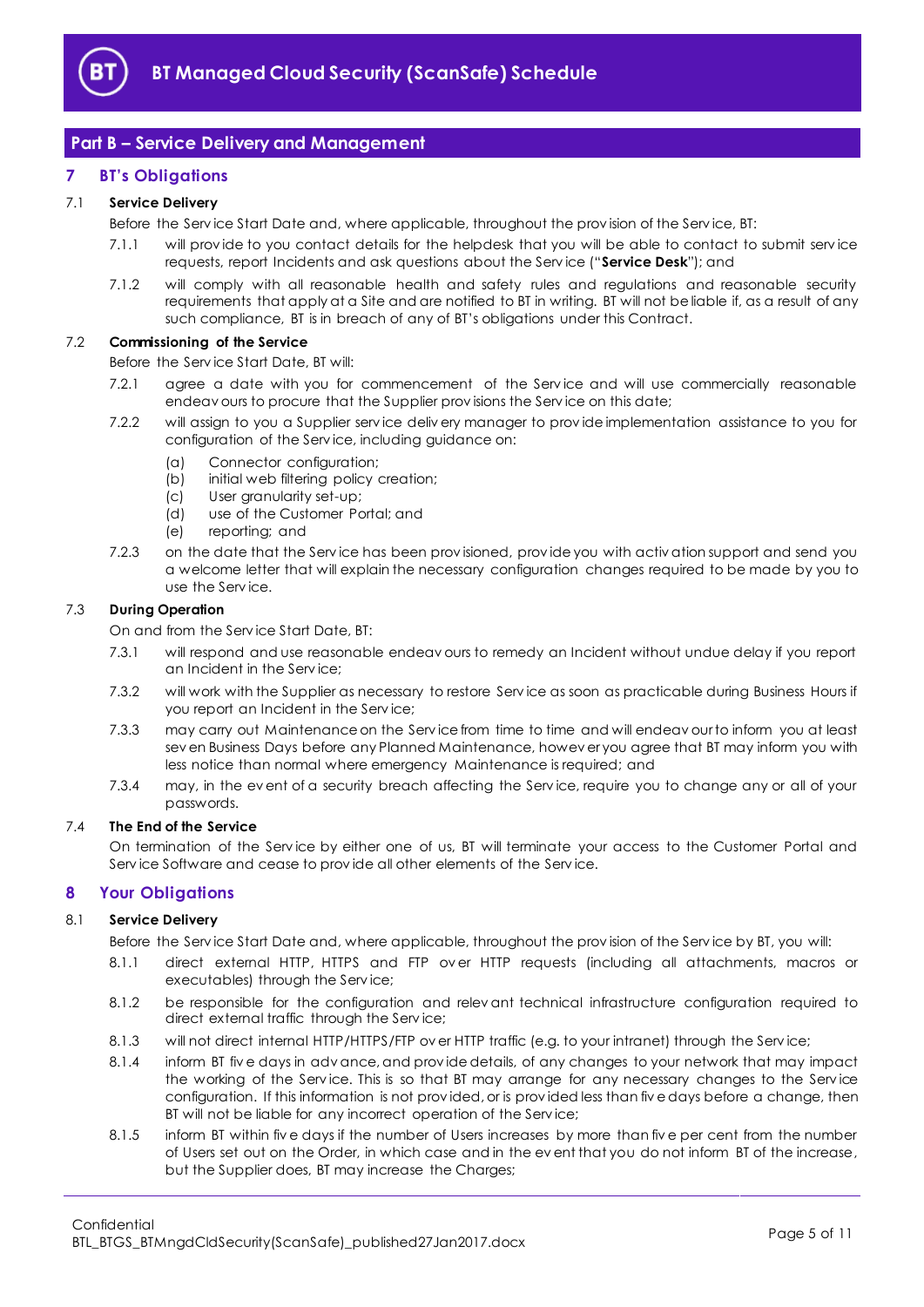

# **BT Managed Cloud Security (ScanSafe) Schedule**

- 8.1.6 prov ide BT with the names and contact details of any indiv iduals authorised to act on your behalf for Serv ice management matters ("**Customer Contact**"), but BT may also accept instructions from a person who BT reasonably believ es is acting with your authority;
- 8.1.7 prov ide BT with any required access to Customer Site(s) during Business Hours, or as otherwise agreed, to prov ide any Professional Serv ices;
- 8.1.8 complete any preparation activities that BT may request to enable you to receive the Services promptly and in accordance with any reasonable timescales, including supplying BT with all technical data and all other information BT may reasonably request from time to time to allow BT to prov ide the Serv ice to you, including a completed deployment questionnaire and site matrix;
- 8.1.9 notify BT in writing of any health and safety rules and regulations and security requirements that apply at a Site; and
- 8.1.10 in jurisdictions where an employer is legally required to make such disclosure to its employees and/or Users:
	- (a) inform your employees and Users that as part of the Serv ice being deliv ered by BT, BT may monitor and report to you the use of any targeted applications by your employees and/or Users; and
	- (b) ensure that your employees and Users hav e consented or will be deemed to hav e consented to such monitoring and reporting (if such consent is legally required), agree that BT will not be liable for any failure by you to comply with this instruction and indemnify BT from and against any Claims or action brought by your employees or Users against BT arising out of the deliv ery of Serv ices by BT.

#### 8.2 **Service Operation**

On and from the Serv ice Start Date, you will:

- 8.2.1 ensure that Users report Incidents to the Customer Contact and not to the Serv ice Desk;
- 8.2.2 ensure that the Customer Contact will take Incident reports from Users and pass these to the Service Desk using the reporting procedures agreed between both of us, and will be av ailable for all subsequent Incident management communications;
- 8.2.3 obtain all approv als required by any third parties in order for BT to provide the Service. BT will not be in default of BT's obligations to the extent BT cannot prov ide the Serv ice either because such approv als hav e not been obtained or any third party otherwise prev ents BT from prov iding the Serv ice;
- 8.2.4 monitor and maintain any Customer Equipment connected to the Serv ice or used in connection with a Serv ice;
- 8.2.5 ensure that any Customer Equipment that is connected to the Serv ice or that you use, directly or indirectly, in relation to the Serv ice is:
	- (a) connected and used in accordance with any instructions, standards and safety and security procedures applicable to the use of that Customer Equipment;
	- (b) technically compatible with the Serv ice and will not harm or damage any BT Equipment or any of BT's supplier's or subcontractor's network or equipment; and
	- (c) approv ed and used in accordance with relev ant instructions and Applicable Law;
- 8.2.6 immediately disconnect any Customer Equipment, or adv ise BT to do so at your expense, if Customer Equipment does not meet any relev ant instructions, standards or Applicable Law;
- 8.2.7 at your expense, perform all checks and tests relating to the Customer Network that BT or the Supplier may reasonably instruct you to perform;
- 8.2.8 distribute, manage and maintain access profiles, strong passwords and other systems administration information relating to the control of Users' access to the Serv ice;
- 8.2.9 maintain a list of current Users and immediately terminate access for any person who ceases to be an authorised User;
- 8.2.10 ensure the security and proper use of all v alid User access profiles, passwords and other systems administration information used in connection with the Serv ice and:
	- (a) inform BT immediately if a user ID or password has, or is likely to, become known to an unauthorised person, or is being or may be used in an unauthorised way;
	- (b) take all reasonable steps to prev ent unauthorised access to the Serv ice; and
	- (c) satisfy BT's security checks if a password is lost or forgotten.
- 8.2.11 if BT requests you to do so in order to ensure the security or integrity of the Service, change any or all passwords and/or other systems administration information used in connection with the Serv ice;
- 8.2.12 not resell, pass through or lease the Serv ice or create or offer deriv ativ e versions of the Serv ice either directly or through a third party;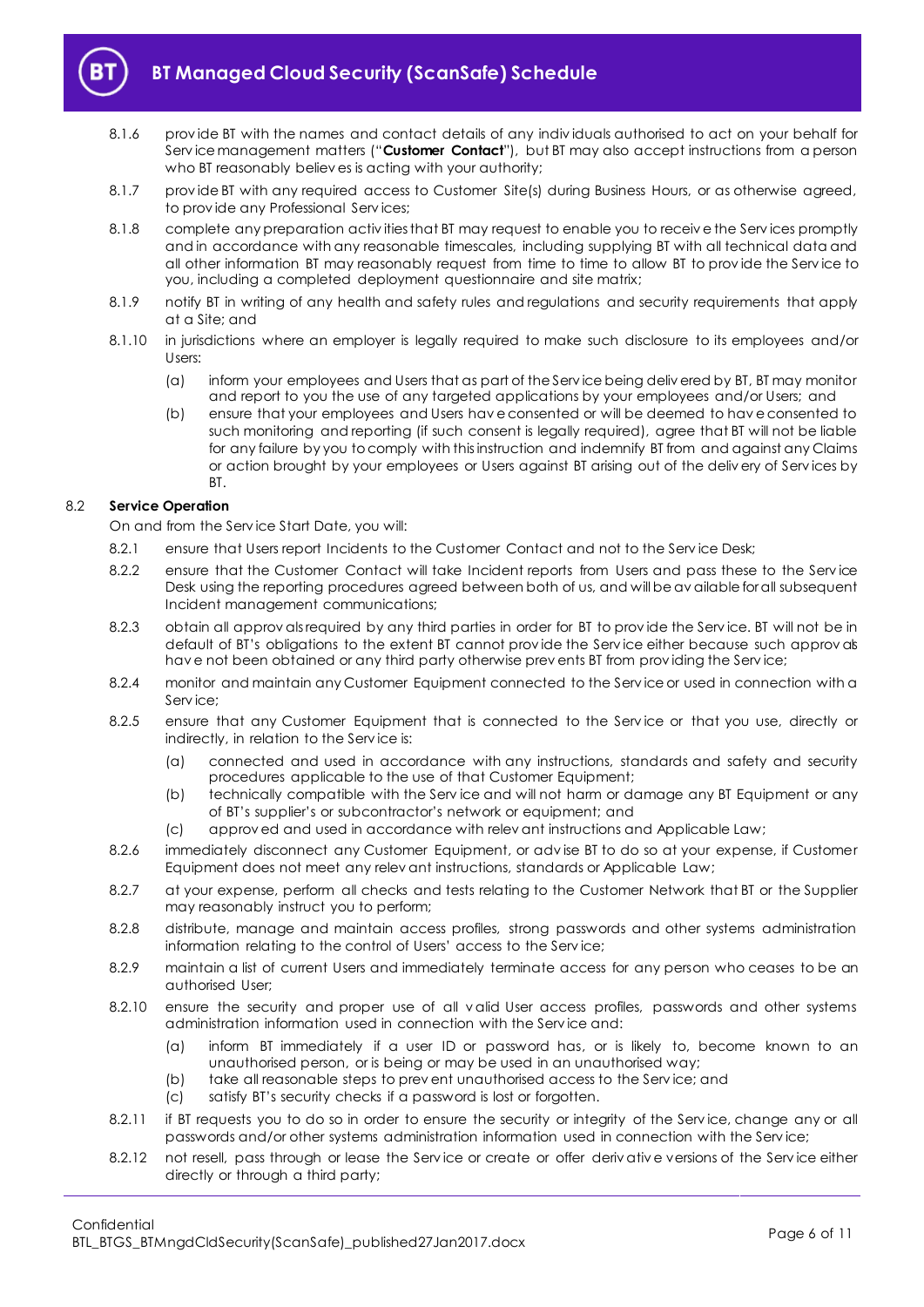

# **BT Managed Cloud Security (ScanSafe) Schedule**

- 8.2.13 not commit, or attempt to commit, directly or indirectly any action that may threaten the Service, whether deliberate, negligently or otherwise, including:
	- (a) interfering with the use of the Serv ice by other authorised Users;
	- (b) altering, tampering with or circumv enting any aspect of the Serv ice;
	- (c) attempting to crash a Serv ice host or network, e.g. "**denial of service**" attacks, or "**flooding**" attacks against a Serv ice host or network;
	- (d) testing or rev erse-engineering the Serv ice in order to find limitations, v ulnerabilities or ev ade filtering capabilities;
	- (e) supplying proprietary information about the Serv ice, including but not limited to screen shots, product documentation, demonstrations, serv ice descriptions, announcements, or feature roadmaps to unauthorised third parties;
	- (f) any excessiv e use of the Serv ice that generates unreasonably and unnecessarily high traffic loads;
	- (g) the creation, transmission, storage, or publication of any kind of v irus or corrupting program or corrupted data.
	- (h) using the Serv ices for any unlawful, inv asiv e, infringing, defamatory or fraudulent purpose;
	- (i) any attempt to circumv ent the User authentication or security of a Serv ices host or network; and
	- (j) any other action that may adv ersely affect the Serv ice or its operation.

#### <span id="page-6-0"></span>**9 Notification of Incidents**

- <span id="page-6-3"></span><span id="page-6-2"></span>9.1 Where you become aware of an Incident:
	- 9.1.1 the Customer Contact will report it to BT's Service Desk:
		- 9.1.2 BT will giv e you a unique reference number for the Incident ("**Trouble Ticket**");
		- 9.1.3 BT will inform you when BT believ es the Incident is cleared, and will close the Trouble Ticket when:
			- (a) you confirm that the Incident is cleared within 24 hours of being informed; or
			- (b) BT has attempted unsuccessfully to contact you, in the way agreed between both of us, in relation to the Incident and you hav e not responded within 24 hours of BT's attempt to contact you.
	- 9.1.4 If you confirm that the Incident is not cleared within 24 hours of being informed, the Trouble Ticket will remain open, and BT will continue to endeav our to resolv e the Incident and, where appropriate, BT will continue to measure Av ailability Downtime, until the Trouble Ticket is closed as set out in Paragraph [9.1.3.](#page-6-2)
	- 9.1.5 Where BT becomes aware of an Incident, Paragraph[s 9.1.2,](#page-6-3) [9.1.3](#page-6-2) an[d 9.1.4](#page-6-4) will apply.

#### <span id="page-6-4"></span><span id="page-6-1"></span>**10 Invoicing**

- 10.1 BT will inv oice you for the Charges for the Serv ice as set out in Paragraph [10.2](#page-6-5) in the amounts and currency specified in the applicable Order.
- <span id="page-6-5"></span>10.2 Unless stated otherwise in an applicable Order, BT will inv oice you for:
	- 10.2.1 Fixed Charges, in your first inv oice, which include Professional Serv ices for a fixed number of days, if chosen by you;
	- 10.2.2 Recurring Charges, monthly, quarterly or annually in adv ance, as selected by you in the Order, on the first day of the applicable period (for any period where Serv ice is prov ided for less than the relev ant inv oicing period, the Recurring Charges will be calculated on a monthly or daily basis as applicable). Recurring Charges will be charged from the Serv ice Start Date and include the following:
		- (a) Charges for the applicable Serv ice Software license; and
		- (b) Charges for any applicable Serv ice Options.
	- 10.2.3 any Termination Charges incurred in accordance with Paragraph [11](#page-7-0) below, upon termination of the relev ant Serv ice.
- 10.3 BT may inv oice you for any of the following Charges in addition to those set out in the Order:
	- 10.3.1 Charges for inv estigating Incidents reported by you, where BT finds no Incident or that the Incident is outside the Serv ice Management Boundary;
	- 10.3.2 Charges for commissioning the Serv ice, as set out in Paragrap[h 7.2,](#page-4-4) outside of Business Hours;
	- 10.3.3 Charges for restoring Serv ice if the Serv ice has been suspended in accordance with clause 10.1.2 of the General Terms;
	- 10.3.4 Charges for cancelling the Serv ice in accordance with clause 16 of the General Terms;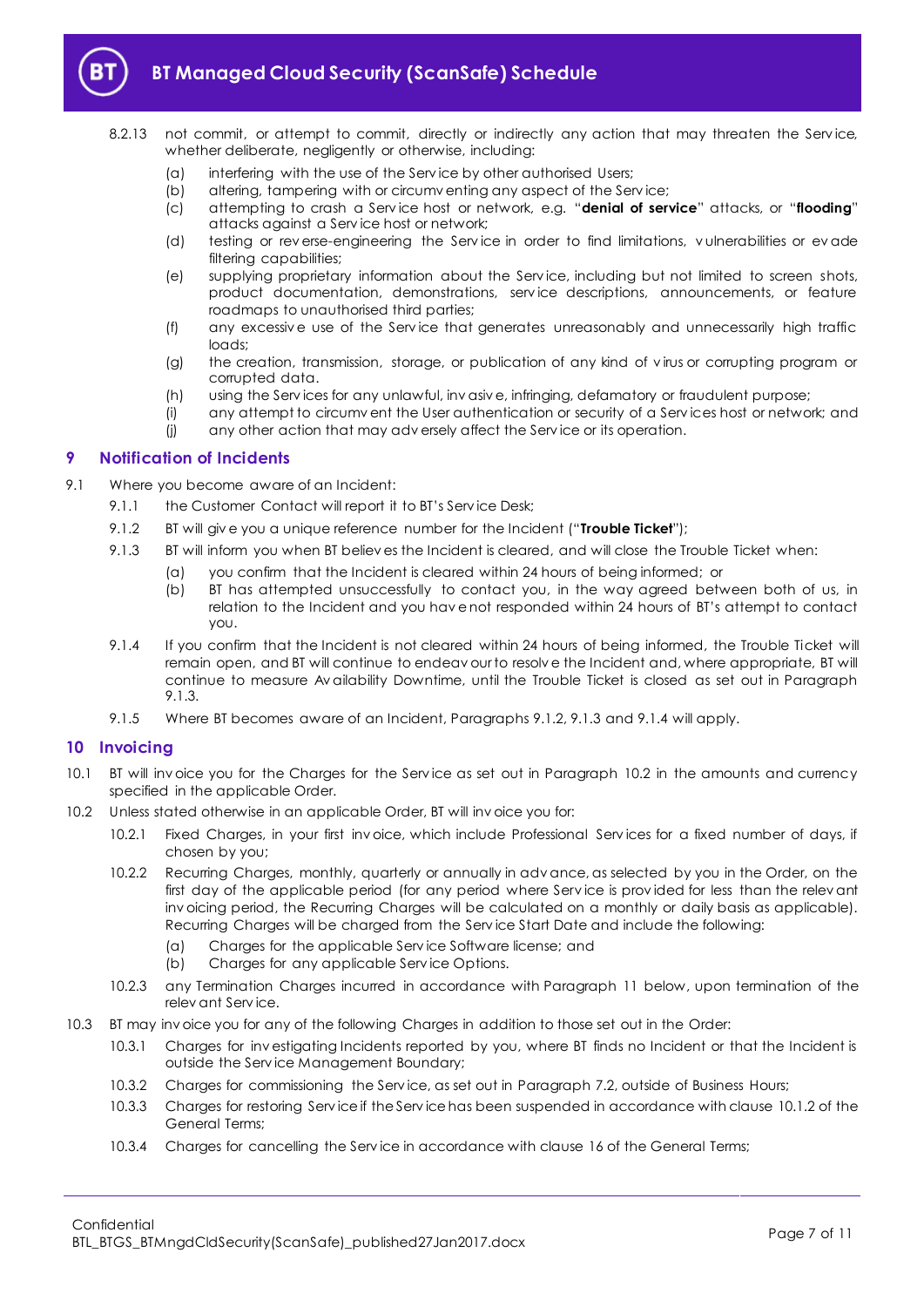

# **BT Managed Cloud Security (ScanSafe) Schedule**

- 10.3.5 Charges for expediting prov ision of the Serv ice at your request after you hav e been informed of the date for deliv ering the Serv ice; and
- 10.3.6 any other Charges set out in any applicable Order or otherwise agreed between both of us.

## <span id="page-7-0"></span>**11 Charges at the End of the Contract**

- <span id="page-7-2"></span>11.1 If you exercise your right under clause 17 of the General Terms to terminate the Contract or the Serv ice for conv enience, you will pay BT:
	- 11.1.1 all outstanding Charges for Service rendered;
	- 11.1.2 all incremental charges that BT incurs from the Supplier due to the early termination; and
- 11.2 in addition to the Charges set out at Paragraph [11.1](#page-7-2) abov e, if you terminate during the Minimum Period of Service, you will pay BT 100 per cent of the Recurring Charges for any remaining months of the Minimum Period of Serv ice and you will waiv e reimbursement of any prepaid Charges.
- 11.3 On the last day of the Minimum Period of Service, BT will invoice you for:
	- 11.3.1 any outstanding Charges for Serv ice rendered; and
	- 11.3.2 any other Charges set out in the Order.

#### <span id="page-7-1"></span>**12 Service Amendment**

- <span id="page-7-3"></span>12.1 You may request, by giv ing BT Notice, a change to:
	- 12.1.1 an Order for the Service (or part of an Order, including the number of Users, Seats and/or Service Options) at any time before the applicable Serv ice Start Date;
	- 12.1.2 the Service at any time after the Service Start Date;
	- 12.1.3 add Users or Seats to an existing Serv ice after the Serv ice Start Date; or
	- 12.1.4 add Serv ice components to the existing Serv ice after the Serv ice Start Date.
- 12.2 If you exercise your right under Paragraph [12.1](#page-7-3), and except where a change results from BT's failure to comply with BT's obligations under the Contract, BT will, within a reasonable time, provide you with a written estimate, including:
	- 12.2.1 the likely time required to deliver the changed Service; and
	- 12.2.2 any changes to the Charges due to the changed Service.
- 12.3 BT has no obligation to proceed with any change that you request under Paragraph [12.1,](#page-7-3) unless and until we both agree in writing on the necessary changes to the Charges, implementation timetable and any other relev ant terms of the Contract to take account of the change.
- 12.4 If BT changes a Serv ice prior to the Serv ice Start Date because you hav e giv en BT incomplete or inaccurate information, BT may, in BT's reasonable discretion, apply additional reasonable one-time and/or Recurring Charges.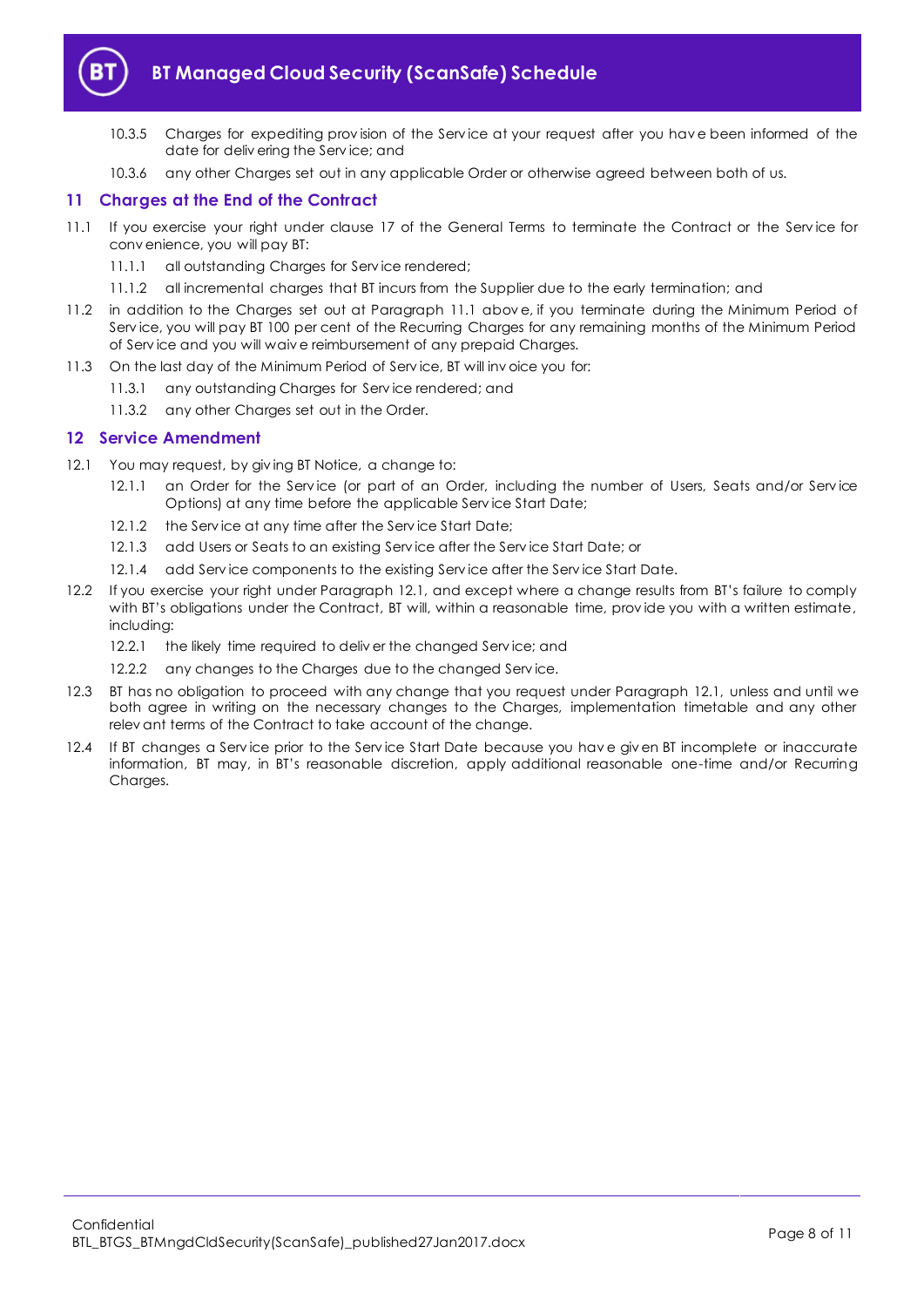

# <span id="page-8-0"></span>**Part C – Service Levels**

#### <span id="page-8-1"></span>**13 Requests for Supplier Service Credits**

- <span id="page-8-2"></span>13.1 You may request the Supplier Serv ice Credits by contacting the Serv ice Desk within 15 Business Days of the end of the calendar month in which an Incident(s) or an ev ent described in the "**Service Level Agreement**" section of the Supplier Serv ice Description occurred by prov iding details of the reason for the claim. Any failure by you to submit a request in accordance with this Paragraph [13.1](#page-8-2) will constitute a waiv er of any claim for Serv ice Credit(s) in that calendar month.
- 13.2 Upon approv al by the Supplier of a v alid request for Serv ice Credit(s) in accordance with Paragraph [13.1:](#page-8-2)
	- 13.2.1 BT will issue you with the applicable Supplier Serv ice Credit(s) by deducting those Supplier Serv ice Credit(s) from your inv oice within two billing cycles of the request being approv ed by the Supplier; and
	- 13.2.2 following expiry or termination of the Contract where no further inv oices are due to be issued by BT, BT will pay you the Supplier Serv ice Credits in a reasonable period of time.
- 13.3 All Supplier Serv ice Credits will be calculated in accordance with information recorded by, or on behalf of, BT or the Supplier.
- 13.4 Supplier Service Credits are not cumulative. No more than one category of Supplier Service Credit may be claimed in respect of any one ev ent or issue.
- 13.5 The Supplier Serv ice Credits will not apply:
	- 13.5.1 in the ev ent that clause 8 of the General Terms applies;
	- 13.5.2 during any trial period of the Service;
	- 13.5.3 to failures due to any Force Majeure Ev ent;
	- 13.5.4 if you cause a delay or do not provide any requested information in accordance with any reasonable timescales BT tells you about;
	- 13.5.5 to failures due to hardware or software upgrades requested by you;
	- 13.5.6 to failures due to any configuration changes made by you without BT's prior written consent;
	- 13.5.7 failures due to a "**Denial of Service**" (DoS) attack on the installed email security infrastructure or ancillary serv ices;
	- 13.5.8 to any Incident not reported in accordance with Paragrap[h 9](#page-6-0) abov e; or
	- 13.5.9 if you hav e not complied with the Contract.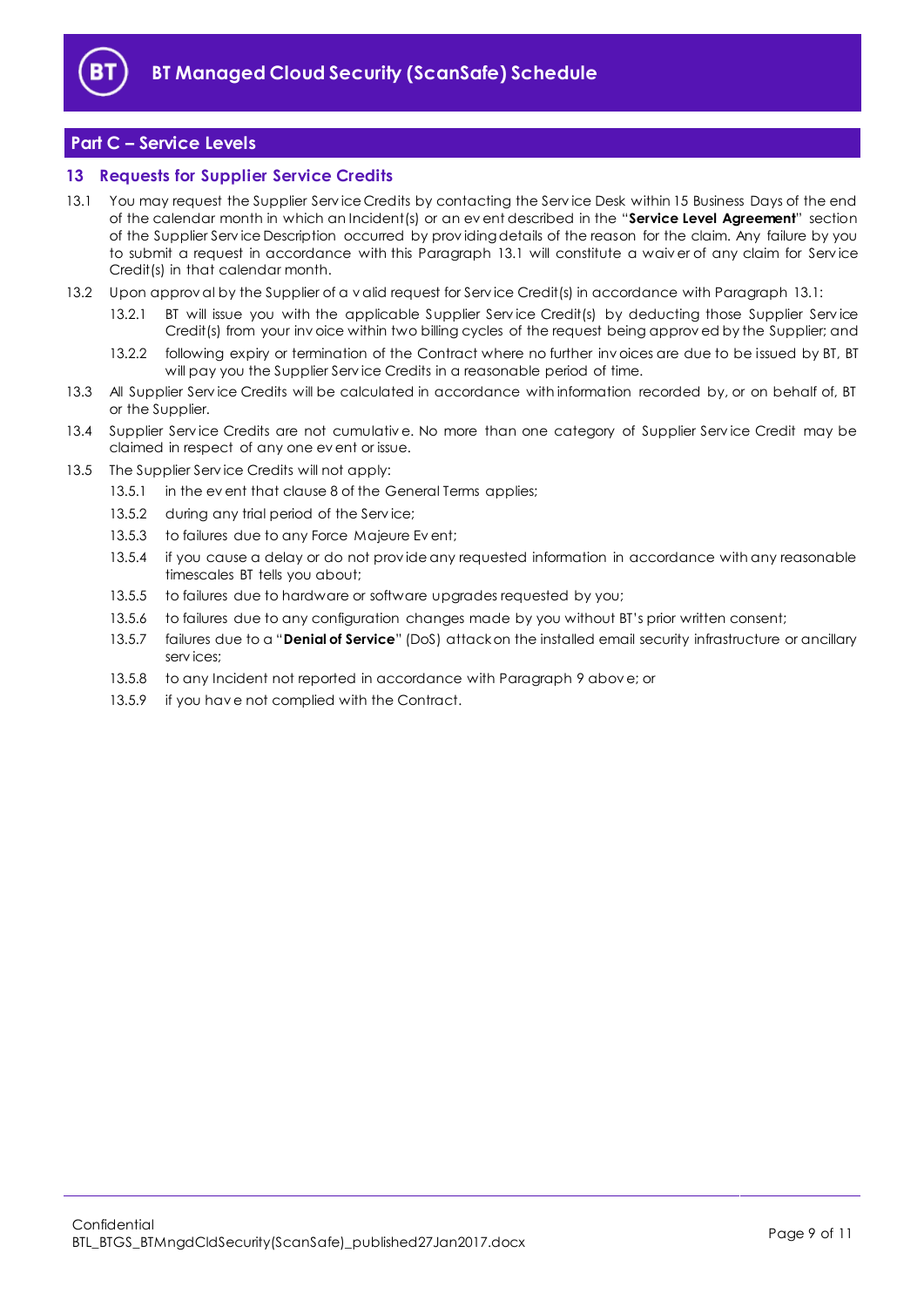

# <span id="page-9-0"></span>**Part D – Defined Terms**

#### <span id="page-9-1"></span>**14 Defined Terms**

In addition to the defined terms in the General Terms, capitalised terms in this Schedule will hav e the following meanings (and in the case of conflict between these defined terms and the defined terms in the General Terms, these defined terms will take precedence for the purposes of this Schedule):

"**BT Personnel**" has the meaning giv en in Paragraph [6.4.3.](#page-2-3)

"**Business Hours**" means between the hours of 0800 and 1700 in a Business Day.

"**Connector**" means software prov ided by the Supplier for installation on supported Supplier enterprise platforms that enables connection of these platforms to Serv ice for purposes of web traffic forwarding.

"**Customer Contact**" has the meaning giv en in Paragraph [8.1.1.](#page-4-5)

"**Customer Portal**" has the meaning giv en in Paragraph [2.2.](#page-1-6)

"**Customer Systems**" means your IT assets and systems and related information that may be made av ailable to BT from time to time to facilitate the performance of the Serv ice.

"**Customer Equipment**" means any equipment including any Purchased Equipment and any software, other than BT Equipment, used by you in connection with a Serv ice.

"**File Transfer Protocol**" or "**FTP**"means standard network protocol used to transfer files from one host to another host ov er a TCP-based network, such as the Internet.

"**Hyper-Text Transfer Protocol**" or "**HTTP**" means an application protocol for distributed, collaborativ e, hypermedia information systems.

"**Hyper-Text Transfer Protocol Secure**" or "**HTTPS**"means a communications protocol for secure communication ov er a computer network, with especially wide deployment on the Internet.

"**Incident**" means an unplanned interruption to, or a reduction in the quality of, the Serv ice or particular element of the Serv ice.

"**Internet**" means a global system of interconnected networks that use a standard Internet Protocol to link dev ices worldwide.

"**Internet Protocol**" or "**IP**" means a communications protocol for dev ices connected to the Internet that specifies the format for addresses and units of transmitted data.

"**Minimum Period of Service**" means a period of at least 12 consecutiv e months beginning on the Serv ice Start Date, as set out in an Order.

"**MS**" has the meaning giv en in Paragraph [3.1.](#page-1-7)

"**Planned Maintenance**" means any Maintenance BT has planned to do in adv ance.

"**Professional Services**" has the meaning giv en in Paragraph [3.8.](#page-1-8)

"**Recurring Charges**" means the Charges for the Serv ice or applicable part of the Serv ice that are inv oiced repeatedly in ev ery payment period as set out in the Order, including Monthly Charges.

"**Release**" means an incremental Software release that prov ides maintenance fixes and/or prov ides additional functionality.

"**Service**" has the meaning giv en in Paragrap[h 1.](#page-1-2)

"**Service Desk**" has the meaning giv en in Paragraph [7.1.1.](#page-4-6)

"**Service Management Boundary**" has the meaning giv en in Paragraph [4.1.](#page-2-4)

"**Service Options**" has the meaning giv en in Paragrap[h 3.](#page-1-4)

"**Service Software**" means the Supplier's cloud based ScanSafe software.

"**Site**" means a location at which the Serv ice is prov ided.

"**Software**" means the software programs prov ided to you by BT through the Supplier, including any copies, Updates, upgrades, modifications, enhancements, and any deriv ativ e works thereof.

"**Standard Service Components**" has the meaning giv en in Paragraph [2.](#page-1-3)

"**Supplier**" means Cisco Systems, Inc.

"**Supplier Service Credits**" means the serv ice credits described in the "**Service Level Agreement**" section of the Supplier Serv ice Description.

"**Supplier Service Description**" has the meaning giv en in Paragrap[h 6.5.](#page-3-0)

"**Termination Charges**" means those Charges incurred in accordance with Paragraph [11.](#page-7-0)

"**Trouble Ticket**" has the meaning giv en in Paragraph [9.1.2.](#page-6-3)

"**Uniform Resource Locator**" or "**URL**" means a character string that points to a resource on an intranet or the Internet.

"**Updates**" means Supplier Releases containing the same configuration or feature set as originally acquired, unless you hav e upgraded the applicable Serv ice to a configuration or feature set other than what was originally acquired, and the applicable license fee for that upgrade has been paid. Updates do not include any separately licensed and priced Software release that contain an enhanced configuration or feature set.